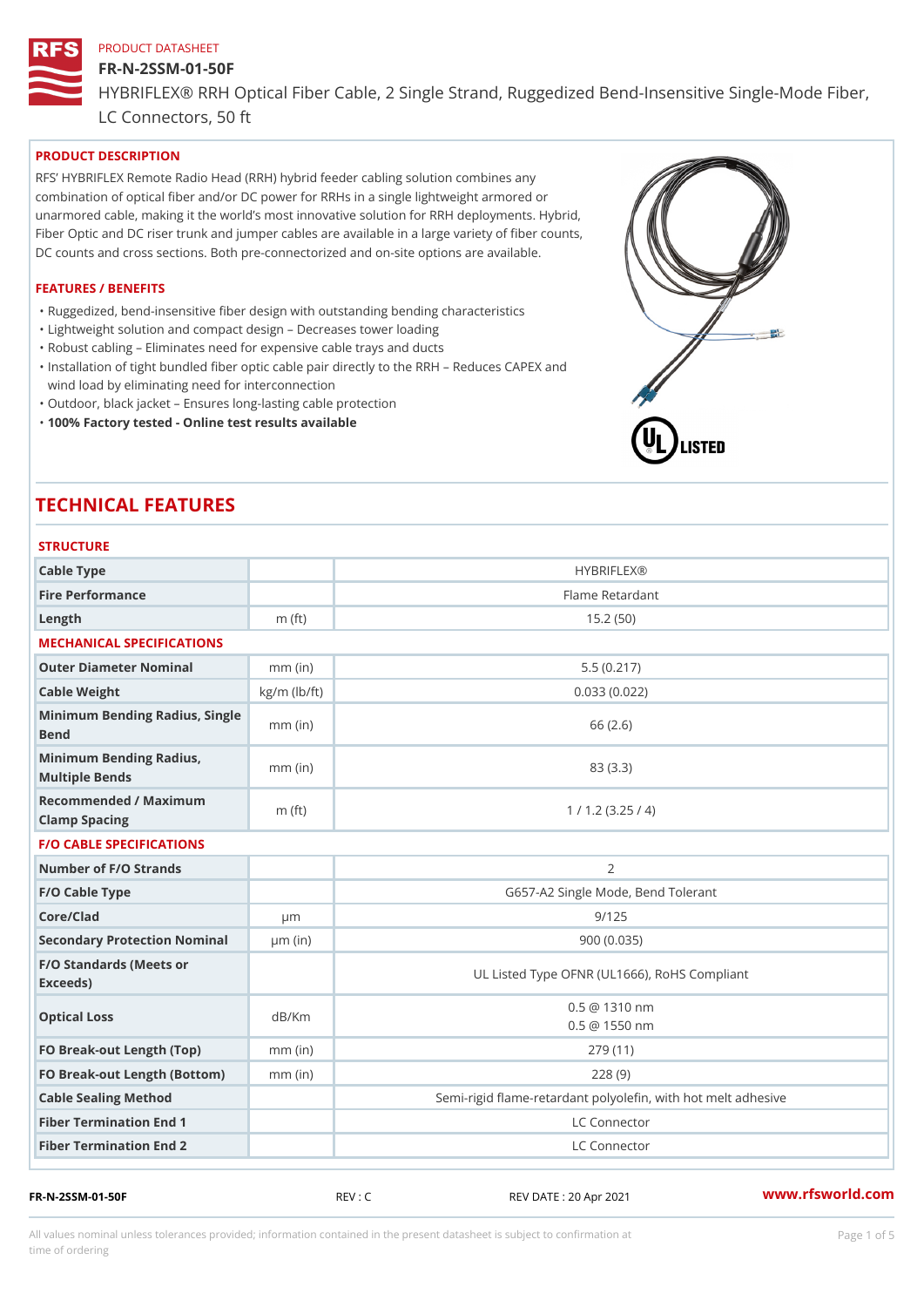# FR-N-2SSM-01-50F

HYBRIFLEX® RRH Optical Fiber Cable, 2 Single Strand, Ruggedized Be LC Connectors, 50 ft

| CABLE JACKET                                    |                             |                                             |  |  |  |  |
|-------------------------------------------------|-----------------------------|---------------------------------------------|--|--|--|--|
| UV-Protection Individual and<br>External Jacket |                             | Yes                                         |  |  |  |  |
| Jacket Material                                 |                             | Flame Retardant, Indoor/Outdoor, PVC, Black |  |  |  |  |
| TESTING AND ENVIRONMENTAL                       |                             |                                             |  |  |  |  |
| Storage Temperature                             | $^{\circ}$ C ( $^{\circ}$ F | $-40$ to $70$ ( $-40$ to $158$ )            |  |  |  |  |
| Operation Temperature                           | $^{\circ}$ C ( $^{\circ}$ F | $-40$ to 65 ( $-40$ to 149)                 |  |  |  |  |
| Installation Temperature                        | $^{\circ}$ C ( $^{\circ}$ F | $-20$ to 65 ( $-4$ to 149)                  |  |  |  |  |
| Jacket Specifications                           |                             | UL 1666                                     |  |  |  |  |

# EXTERNAL DOCUMENT LINKS

NOTES

Installation Guidelwinessad QuickShip 2.0 Program [Informa](http://www.rfsworld.com/images/hybriflex/quickship_program_2.pdf)tion: On-line Factory Te[s](https://www.rfsworld.com/pictures/userfiles/programs/AAST Latest Version.zip)teResults:

FR-N-2SSM-01-50F REV : C REV DATE : 20 Apr 2021 [www.](https://www.rfsworld.com)rfsworld.com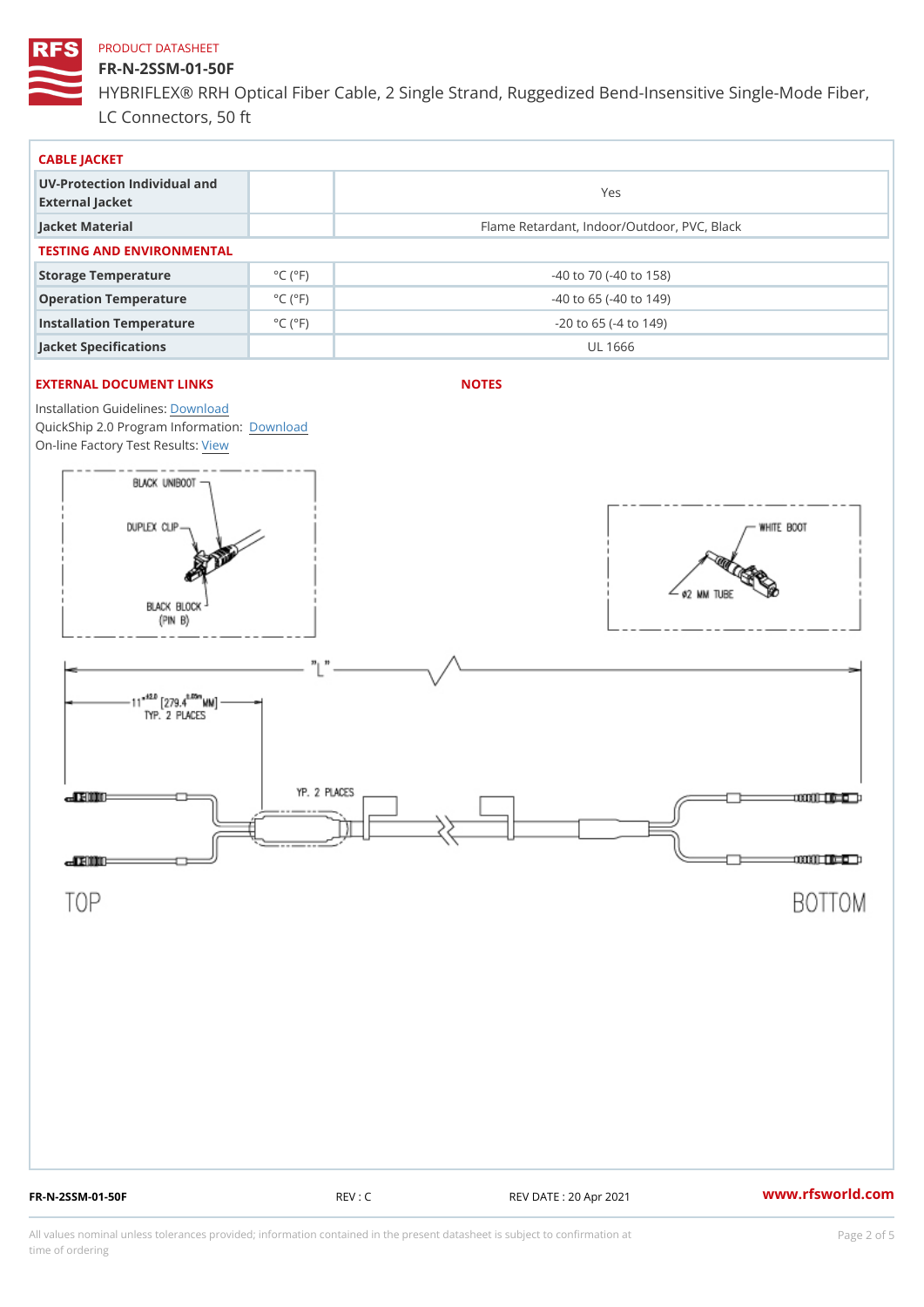### FR-N-2SSM-01-50F

HYBRIFLEX® RRH Optical Fiber Cable, 2 Single Strand, Ruggedized Be LC Connectors, 50 ft

|            |                             |            | ADDITIONAL ASSEMBLIES - 1 PAIR SM FIBE ADDITIONAL ASSEMBLIES - 2 PAIR SM FIBER                                                                                                                                                                                                                                                                                                                                                                                                             |
|------------|-----------------------------|------------|--------------------------------------------------------------------------------------------------------------------------------------------------------------------------------------------------------------------------------------------------------------------------------------------------------------------------------------------------------------------------------------------------------------------------------------------------------------------------------------------|
| Length, ft | Model Number                | Length, ft | Model Number                                                                                                                                                                                                                                                                                                                                                                                                                                                                               |
|            | $FR - N - 1$ S M - 01 - 6 F |            | $\blacksquare$ $\blacksquare$ $\blacksquare$ $\blacksquare$ $\blacksquare$ $\blacksquare$ $\blacksquare$ $\blacksquare$ $\blacksquare$ $\blacksquare$ $\blacksquare$ $\blacksquare$ $\blacksquare$ $\blacksquare$ $\blacksquare$ $\blacksquare$ $\blacksquare$ $\blacksquare$ $\blacksquare$ $\blacksquare$ $\blacksquare$ $\blacksquare$ $\blacksquare$ $\blacksquare$ $\blacksquare$ $\blacksquare$ $\blacksquare$ $\blacksquare$ $\blacksquare$ $\blacksquare$ $\blacksquare$ $\blacks$ |

| 6   | $FR - N - 1 S M - 0 1 - 6 F$ |
|-----|------------------------------|
| 10  | FR-N-1SM-01-10F              |
| 15  | $FR - N - 1$ S M - 01 - 15 F |
| 20  | FR-N-1SM-01-20F              |
| 30  | FR-N-1SM-01-30F              |
| 40  | FR-N-1SM-01-40F              |
| 50  | FR-N-1SM-01-50F              |
| 60  | FR-N-1SM-01-60F              |
| 79  | $FR - N - 1 S M - 01 - 70 F$ |
| 80  | $FR - N - 1$ S M - 01 - 80 F |
| 90  | $FR - N - 1 S M - 01 - 90 F$ |
| 100 | FR-N-1SM-01-100F             |

| Length, ft | Model Number                 |
|------------|------------------------------|
| 10         | FR-N-2SM-01-10F              |
| 20         | FR-N-2SM-01-20F              |
| 30         | $FR - N - 2 SM - 01 - 30 F$  |
| 40         | $FR - N - 2 SM - 01 - 40 F$  |
| 50         | $FR - N - 2 SM - 01 - 50 F$  |
| 60         | $FR - N - 2 S M - 01 - 60 F$ |
| 70         | $FR - N - 2 SM - 01 - 70 F$  |
| 80         | FR-N-2SM-01-80F              |
| 90         | $FR - N - 2 SM - 01 - 90 F$  |
| 100        | $FR - N - 2 SM - 01 - 100 F$ |

FR-N-2SSM-01-50F REV : C REV DATE : 20 Apr 2021 [www.](https://www.rfsworld.com)rfsworld.com

All values nominal unless tolerances provided; information contained in the present datasheet is subject to Pcapgeling that i time of ordering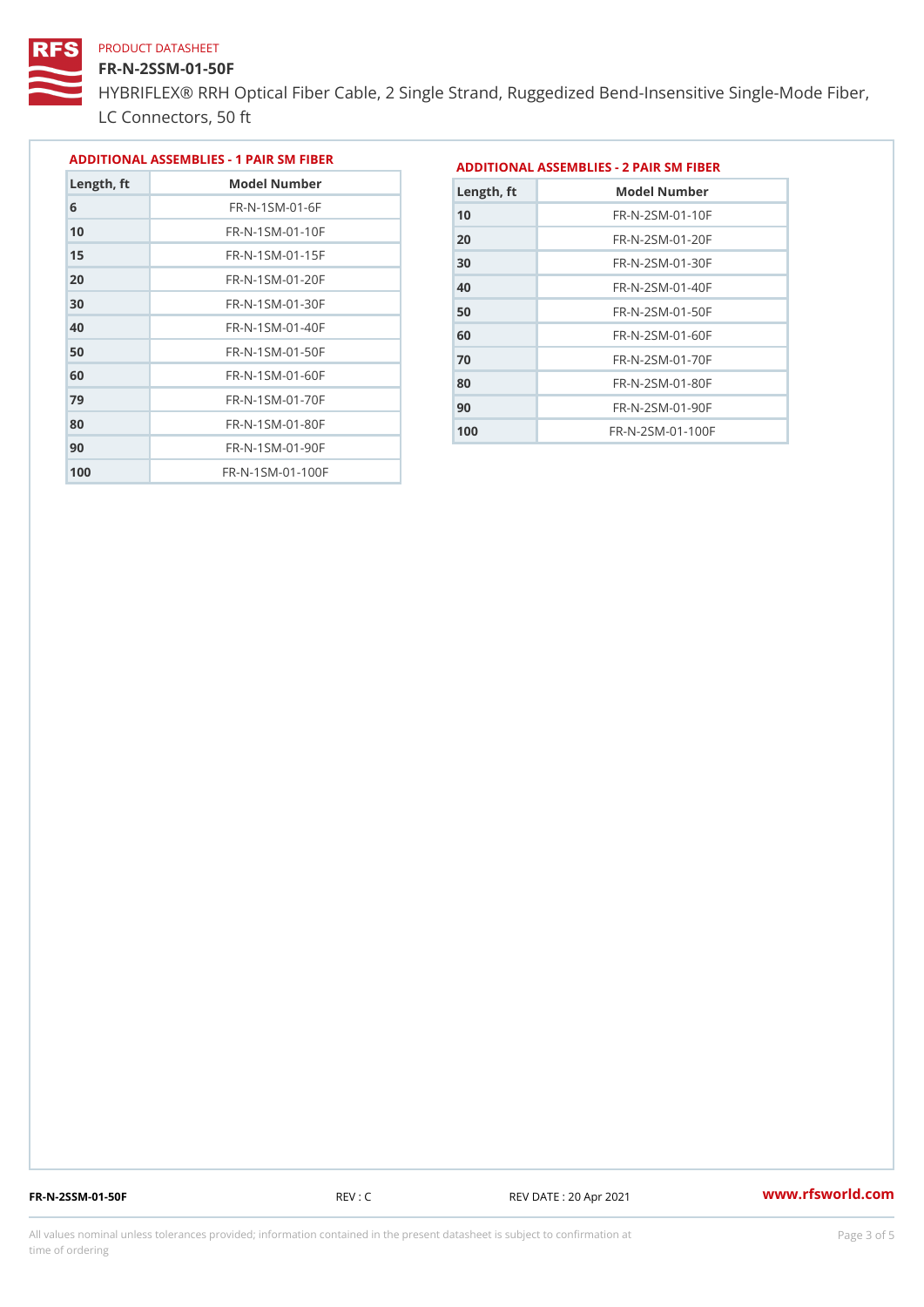# FR-N-2SSM-01-50F

HYBRIFLEX® RRH Optical Fiber Cable, 2 Single Strand, Ruggedized Be LC Connectors, 50 ft

ADDITIONAL ASSEMBLIES - 3 PAIR SM FIBERED DITIONAL ASSEMBLIES - 6 PAIR SM FIBER

| Length, ft     | Model Number                 |
|----------------|------------------------------|
| 3              | $FR - N - 3 S M - 01 - 3 F$  |
| $\overline{4}$ | $FR - N - 3 S M - 01 - 4 F$  |
| 6              | $FR - N - 3 S M - 01 - 6 F$  |
| 8              | FR-N-3SM-01-8F               |
| 10             | $FR - N - 3 S M - 01 - 10 F$ |
| 15             | $FR - N - 3 S M - 01 - 15 F$ |
| 20             | $FR - N - 3 S M - 01 - 20 F$ |
| 30             | $FR - N - 3 S M - 01 - 30 F$ |
| 50             | $FR - N - 3 S M - 01 - 50 F$ |

| Model Number<br>Length, ft   |
|------------------------------|
| $FR - N - 6 S M - 01 - 3 F$  |
| $FR - N - 6$ S M - 01 - 4 F  |
| $FR - N - 6 S M - 01 - 6 F$  |
| $FR - N - 6$ S M - 01 - 8 F  |
| $FR - N - 6$ S M - 01 - 10 F |
| $FR - N - 6$ S M - 01 - 15 F |
| $FR - N - 6 SM - 01 - 20 F$  |
| $FR - N - 6$ S M - 01 - 30 F |
| $FR - N - 6 SM - 01 - 40 F$  |
|                              |

#### ADDITIONAL ASSEMBLIES - 12 PAIR SM FIBER

| Length, ft     | Model Number                 |
|----------------|------------------------------|
| 3              | $FR - N - 12SM - 01 - 3F$    |
| $\overline{4}$ | $FR - N - 12SM - 01 - 4F$    |
| 6              | $FR - N - 12$ S M - 01 - 6 F |
| 8              | $FR - N - 12$ S M - 01 - 8 F |
| 10             | FR-N-12SM-01-10F             |
| 15             | FR-N-12SM-01-15F             |
| 20             | FR-N-12SM-01-20F             |
| 30             | FR-N-12SM-01-30F             |

#### ADDITIONAL ASSEMBLIES - 1 STRAND SM FABSDRTIONAL ASSEMBLIES - 2 STRAND SM FIBER

| Length, ft     | Model Number                   |
|----------------|--------------------------------|
| 1 <sub>0</sub> | $FR - N - 1$ S S M - 01 - 10 F |
| 20             | $FR - N - 1$ S S M - 01 - 20 F |
| 30             | $FR - N - 1$ S S M - 01 - 30 F |
| 40             | $FR - N - 1$ S S M - 01 - 40 F |
| 50             | $FR - N - 1$ S S M - 01 - 50 F |
| 60             | $FR - N - 1$ S S M - 01 - 60 F |
| 70             | FR-N-1SSM-01-70F               |
| 80             | FR-N-1SSM-01-80F               |
| 90             | FR-N-1SSM-01-90F               |
| 100            | FR-N-1SSM-01-100F              |

| Length, ft | Model Number                   |
|------------|--------------------------------|
| 10         | $FR - N - 2 S S M - 01 - 10 F$ |
| 20         | FR-N-2SSM-01-20F               |
| 30         | FR-N-2SSM-01-30F               |
| 40         | FR-N-2SSM-01-40F               |
| 50         | FR-N-2SSM-01-50F               |
| 60         | $FR - N - 2 S S M - 01 - 60 F$ |
| 70         | FR-N-2SSM-01-70F               |
| 80         | FR-N-2SSM-01-80F               |
| 90         | FR-N-2SSM-01-90F               |
| 100        | FR-N-2SSM-01-100F              |

FR-N-2SSM-01-50F REV : C REV DATE : 20 Apr 2021 [www.](https://www.rfsworld.com)rfsworld.com

All values nominal unless tolerances provided; information contained in the present datasheet is subject to Pcapgnéig4m ssti time of ordering